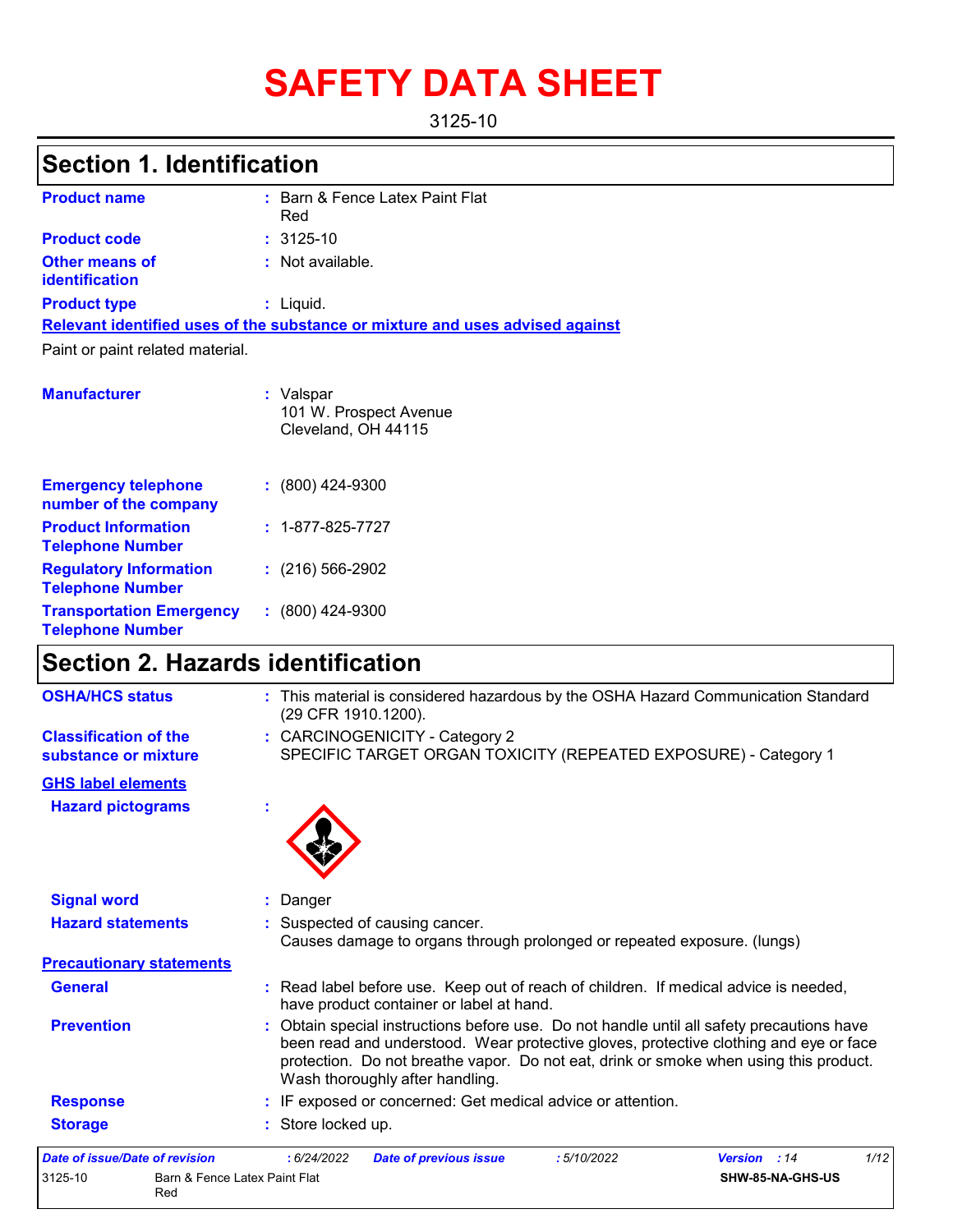### **Section 2. Hazards identification**

| <b>Disposal</b>                            | Dispose of contents and container in accordance with all local, regional, national and<br>international regulations.                                                                                                                                                                                                                                 |
|--------------------------------------------|------------------------------------------------------------------------------------------------------------------------------------------------------------------------------------------------------------------------------------------------------------------------------------------------------------------------------------------------------|
| <b>Supplemental label</b><br>elements      | WARNING: This product contains chemicals known to the State of California to cause<br>cancer and birth defects or other reproductive harm.                                                                                                                                                                                                           |
|                                            | Please refer to the SDS for additional information. Keep out of reach of children. Do not<br>transfer contents to other containers for storage.                                                                                                                                                                                                      |
| <b>Hazards not otherwise</b><br>classified | : DANGER: Rags, steel wool, other waste soaked with this product, and sanding residue<br>may spontaneously catch fire if improperly discarded. Immediately place rags, steel<br>wool, other waste soaked with this product, and sanding residue in a sealed, water-filled,<br>metal container. Dispose of in accordance with local fire regulations. |

### **Section 3. Composition/information on ingredients**

| Substance/mixture     | : Mixture        |
|-----------------------|------------------|
| <b>Other means of</b> | : Not available. |
| <i>identification</i> |                  |

#### **CAS number/other identifiers**

| <b>Ingredient name</b> | % by weight | <b>CAS number</b> |
|------------------------|-------------|-------------------|
| Talc                   | l≤10        | 14807-96-6        |
| Iron Oxide             | ∣≤5         | 1309-37-1         |
| Heavy Paraffinic Oil   | l≤0.3       | 64742-65-0        |
| l Titanium Dioxide     | l≤0.3       | 13463-67-7        |

Any concentration shown as a range is to protect confidentiality or is due to batch variation.

**There are no additional ingredients present which, within the current knowledge of the supplier and in the concentrations applicable, are classified and hence require reporting in this section.**

**Occupational exposure limits, if available, are listed in Section 8.**

### **Section 4. First aid measures**

| <b>Description of necessary first aid measures</b> |                                                                                                                                                                                                                                                                                                                                                                                                                                                                                                                                                                                                                                                                                   |
|----------------------------------------------------|-----------------------------------------------------------------------------------------------------------------------------------------------------------------------------------------------------------------------------------------------------------------------------------------------------------------------------------------------------------------------------------------------------------------------------------------------------------------------------------------------------------------------------------------------------------------------------------------------------------------------------------------------------------------------------------|
| <b>Eye contact</b>                                 | : Immediately flush eyes with plenty of water, occasionally lifting the upper and lower<br>eyelids. Check for and remove any contact lenses. Continue to rinse for at least 10<br>minutes. Get medical attention.                                                                                                                                                                                                                                                                                                                                                                                                                                                                 |
| <b>Inhalation</b>                                  | : Remove victim to fresh air and keep at rest in a position comfortable for breathing. If<br>not breathing, if breathing is irregular or if respiratory arrest occurs, provide artificial<br>respiration or oxygen by trained personnel. It may be dangerous to the person providing<br>aid to give mouth-to-mouth resuscitation. Get medical attention. If unconscious, place<br>in recovery position and get medical attention immediately. Maintain an open airway.<br>Loosen tight clothing such as a collar, tie, belt or waistband.                                                                                                                                         |
| <b>Skin contact</b>                                | : Flush contaminated skin with plenty of water. Remove contaminated clothing and<br>shoes. Continue to rinse for at least 10 minutes. Get medical attention. Wash clothing<br>before reuse. Clean shoes thoroughly before reuse.                                                                                                                                                                                                                                                                                                                                                                                                                                                  |
| <b>Ingestion</b>                                   | : Wash out mouth with water. Remove dentures if any. If material has been swallowed<br>and the exposed person is conscious, give small quantities of water to drink. Stop if the<br>exposed person feels sick as vomiting may be dangerous. Do not induce vomiting<br>unless directed to do so by medical personnel. If vomiting occurs, the head should be<br>kept low so that vomit does not enter the lungs. Get medical attention. Never give<br>anything by mouth to an unconscious person. If unconscious, place in recovery position<br>and get medical attention immediately. Maintain an open airway. Loosen tight clothing<br>such as a collar, tie, belt or waistband. |

#### **Most important symptoms/effects, acute and delayed Potential acute health effects**

| Date of issue/Date of revision |                                      | : 6/24/2022 | <b>Date of previous issue</b> | :5/10/2022 | <b>Version</b> : 14 |                         | 2/12 |
|--------------------------------|--------------------------------------|-------------|-------------------------------|------------|---------------------|-------------------------|------|
| 3125-10                        | Barn & Fence Latex Paint Flat<br>Red |             |                               |            |                     | <b>SHW-85-NA-GHS-US</b> |      |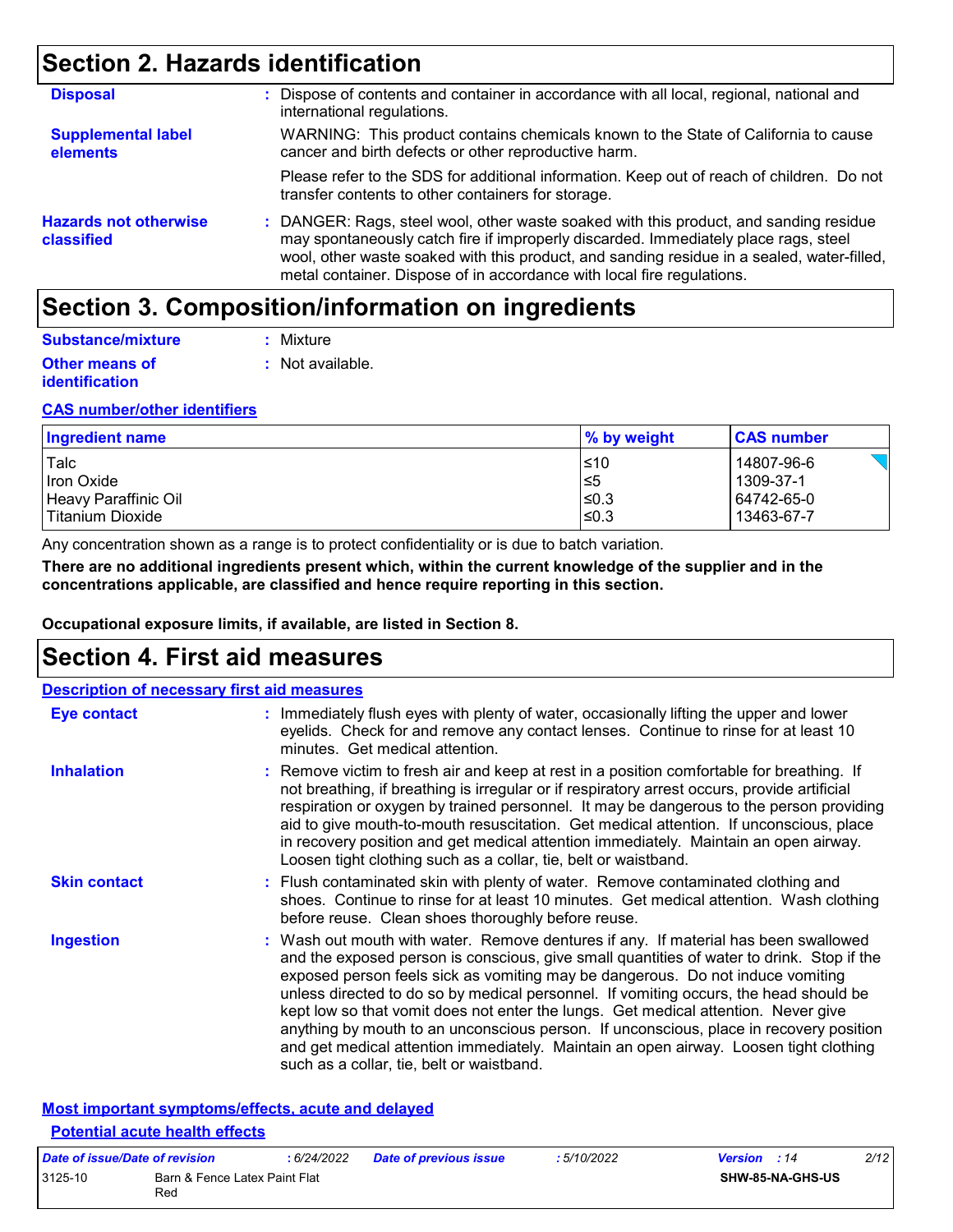# **Section 4. First aid measures**

| <b>Eye contact</b>                  | : No known significant effects or critical hazards.                                                                                                                           |
|-------------------------------------|-------------------------------------------------------------------------------------------------------------------------------------------------------------------------------|
| <b>Inhalation</b>                   | : No known significant effects or critical hazards.                                                                                                                           |
| <b>Skin contact</b>                 | : No known significant effects or critical hazards.                                                                                                                           |
| <b>Ingestion</b>                    | : No known significant effects or critical hazards.                                                                                                                           |
| <b>Over-exposure signs/symptoms</b> |                                                                                                                                                                               |
| Eye contact                         | : No specific data.                                                                                                                                                           |
| <b>Inhalation</b>                   | : No specific data.                                                                                                                                                           |
| <b>Skin contact</b>                 | : No specific data.                                                                                                                                                           |
| <b>Ingestion</b>                    | : No specific data.                                                                                                                                                           |
|                                     | Indication of immediate medical attention and special treatment needed, if necessary                                                                                          |
| Notes to physician                  | : Treat symptomatically. Contact poison treatment specialist immediately if large<br>quantities have been ingested or inhaled.                                                |
| <b>Specific treatments</b>          | : No specific treatment.                                                                                                                                                      |
| <b>Protection of first-aiders</b>   | : No action shall be taken involving any personal risk or without suitable training. It may<br>be dangerous to the person providing aid to give mouth-to-mouth resuscitation. |

#### **See toxicological information (Section 11)**

# **Section 5. Fire-fighting measures**

| <b>Extinguishing media</b>                               |                                                                                                                                                                                                     |  |
|----------------------------------------------------------|-----------------------------------------------------------------------------------------------------------------------------------------------------------------------------------------------------|--|
| <b>Suitable extinguishing</b><br>media                   | : Use an extinguishing agent suitable for the surrounding fire.                                                                                                                                     |  |
| <b>Unsuitable extinguishing</b><br>media                 | : None known.                                                                                                                                                                                       |  |
| <b>Specific hazards arising</b><br>from the chemical     | : In a fire or if heated, a pressure increase will occur and the container may burst.                                                                                                               |  |
| <b>Hazardous thermal</b><br>decomposition products       | : Decomposition products may include the following materials:<br>carbon dioxide<br>carbon monoxide<br>metal oxide/oxides                                                                            |  |
| <b>Special protective actions</b><br>for fire-fighters   | : Promptly isolate the scene by removing all persons from the vicinity of the incident if<br>there is a fire. No action shall be taken involving any personal risk or without suitable<br>training. |  |
| <b>Special protective</b><br>equipment for fire-fighters | : Fire-fighters should wear appropriate protective equipment and self-contained breathing<br>apparatus (SCBA) with a full face-piece operated in positive pressure mode.                            |  |

# **Section 6. Accidental release measures**

|                                | Personal precautions, protective equipment and emergency procedures                                                                                                                                                                                                                                                                                                                                              |
|--------------------------------|------------------------------------------------------------------------------------------------------------------------------------------------------------------------------------------------------------------------------------------------------------------------------------------------------------------------------------------------------------------------------------------------------------------|
| For non-emergency<br>personnel | : No action shall be taken involving any personal risk or without suitable training.<br>Evacuate surrounding areas. Keep unnecessary and unprotected personnel from<br>entering. Do not touch or walk through spilled material. Avoid breathing vapor or mist.<br>Provide adequate ventilation. Wear appropriate respirator when ventilation is<br>inadequate. Put on appropriate personal protective equipment. |
| For emergency responders       | : If specialized clothing is required to deal with the spillage, take note of any information in<br>Section 8 on suitable and unsuitable materials. See also the information in "For non-<br>emergency personnel".                                                                                                                                                                                               |

| Date of issue/Date of revision                  |  | : 6/24/2022 | <b>Date of previous issue</b> | 5/10/2022        | <b>Version</b> : 14 | 3/12 |
|-------------------------------------------------|--|-------------|-------------------------------|------------------|---------------------|------|
| 3125-10<br>Barn & Fence Latex Paint Flat<br>Rec |  |             |                               | SHW-85-NA-GHS-US |                     |      |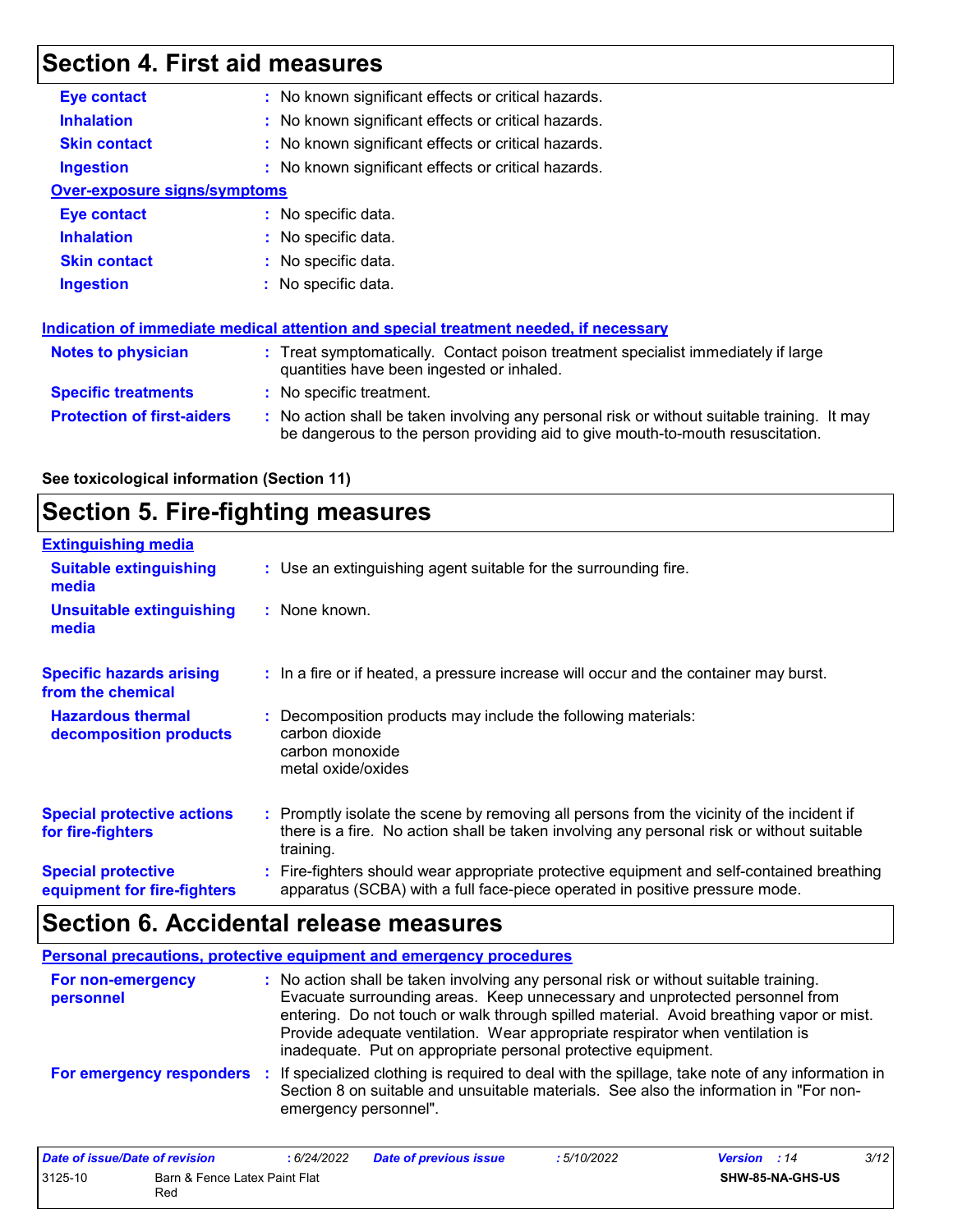### **Section 6. Accidental release measures**

**Environmental precautions :** Avoid dispersal of spilled material and runoff and contact with soil, waterways, drains and sewers. Inform the relevant authorities if the product has caused environmental pollution (sewers, waterways, soil or air).

#### **Methods and materials for containment and cleaning up**

| <b>Small spill</b> | : Stop leak if without risk. Move containers from spill area. Dilute with water and mop up<br>if water-soluble. Alternatively, or if water-insoluble, absorb with an inert dry material and<br>place in an appropriate waste disposal container. Dispose of via a licensed waste<br>disposal contractor.                                                                                                                                                                                                                                                                                                                                                                                                     |
|--------------------|--------------------------------------------------------------------------------------------------------------------------------------------------------------------------------------------------------------------------------------------------------------------------------------------------------------------------------------------------------------------------------------------------------------------------------------------------------------------------------------------------------------------------------------------------------------------------------------------------------------------------------------------------------------------------------------------------------------|
| <b>Large spill</b> | : Stop leak if without risk. Move containers from spill area. Approach release from<br>upwind. Prevent entry into sewers, water courses, basements or confined areas. Wash<br>spillages into an effluent treatment plant or proceed as follows. Contain and collect<br>spillage with non-combustible, absorbent material e.g. sand, earth, vermiculite or<br>diatomaceous earth and place in container for disposal according to local regulations<br>(see Section 13). Dispose of via a licensed waste disposal contractor. Contaminated<br>absorbent material may pose the same hazard as the spilled product. Note: see<br>Section 1 for emergency contact information and Section 13 for waste disposal. |

### **Section 7. Handling and storage**

#### **Precautions for safe handling**

| <b>Protective measures</b>                                                       | : Put on appropriate personal protective equipment (see Section 8). Avoid exposure -<br>obtain special instructions before use. Do not handle until all safety precautions have<br>been read and understood. Do not get in eyes or on skin or clothing. Do not breathe<br>vapor or mist. Do not ingest. If during normal use the material presents a respiratory<br>hazard, use only with adequate ventilation or wear appropriate respirator. Keep in the<br>original container or an approved alternative made from a compatible material, kept<br>tightly closed when not in use. Empty containers retain product residue and can be<br>hazardous. Do not reuse container. |
|----------------------------------------------------------------------------------|-------------------------------------------------------------------------------------------------------------------------------------------------------------------------------------------------------------------------------------------------------------------------------------------------------------------------------------------------------------------------------------------------------------------------------------------------------------------------------------------------------------------------------------------------------------------------------------------------------------------------------------------------------------------------------|
| <b>Advice on general</b><br>occupational hygiene                                 | : Eating, drinking and smoking should be prohibited in areas where this material is<br>handled, stored and processed. Workers should wash hands and face before eating,<br>drinking and smoking. Remove contaminated clothing and protective equipment before<br>entering eating areas. See also Section 8 for additional information on hygiene<br>measures.                                                                                                                                                                                                                                                                                                                 |
| <b>Conditions for safe storage,</b><br>including any<br><b>incompatibilities</b> | : Store in accordance with local regulations. Store in original container protected from<br>direct sunlight in a dry, cool and well-ventilated area, away from incompatible materials<br>(see Section 10) and food and drink. Store locked up. Keep container tightly closed<br>and sealed until ready for use. Containers that have been opened must be carefully<br>resealed and kept upright to prevent leakage. Do not store in unlabeled containers.<br>Use appropriate containment to avoid environmental contamination. See Section 10 for<br>incompatible materials before handling or use.                                                                           |

### **Section 8. Exposure controls/personal protection**

#### **Control parameters**

#### **Occupational exposure limits (OSHA United States)**

| Ingredient name                |                                      |            | CAS#                          | <b>Exposure limits</b> |                                                                                                                                                                                        |      |
|--------------------------------|--------------------------------------|------------|-------------------------------|------------------------|----------------------------------------------------------------------------------------------------------------------------------------------------------------------------------------|------|
| Talc                           |                                      |            | 14807-96-6                    | fraction<br>fraction   | NIOSH REL (United States, 10/2020).<br>TWA: 2 mg/m <sup>3</sup> 10 hours. Form: Respirable<br>ACGIH TLV (United States, 1/2021).<br>TWA: 2 mg/m <sup>3</sup> 8 hours. Form: Respirable |      |
| Iron Oxide                     |                                      |            | 1309-37-1                     |                        | NIOSH REL (United States, 10/2020).<br>TWA: 5 mg/m <sup>3</sup> , (as Fe) 10 hours. Form: Dust                                                                                         |      |
| Date of issue/Date of revision |                                      | :6/24/2022 | <b>Date of previous issue</b> | :5/10/2022             | <b>Version</b> : 14                                                                                                                                                                    | 4/12 |
| 3125-10                        | Barn & Fence Latex Paint Flat<br>Red |            |                               |                        | SHW-85-NA-GHS-US                                                                                                                                                                       |      |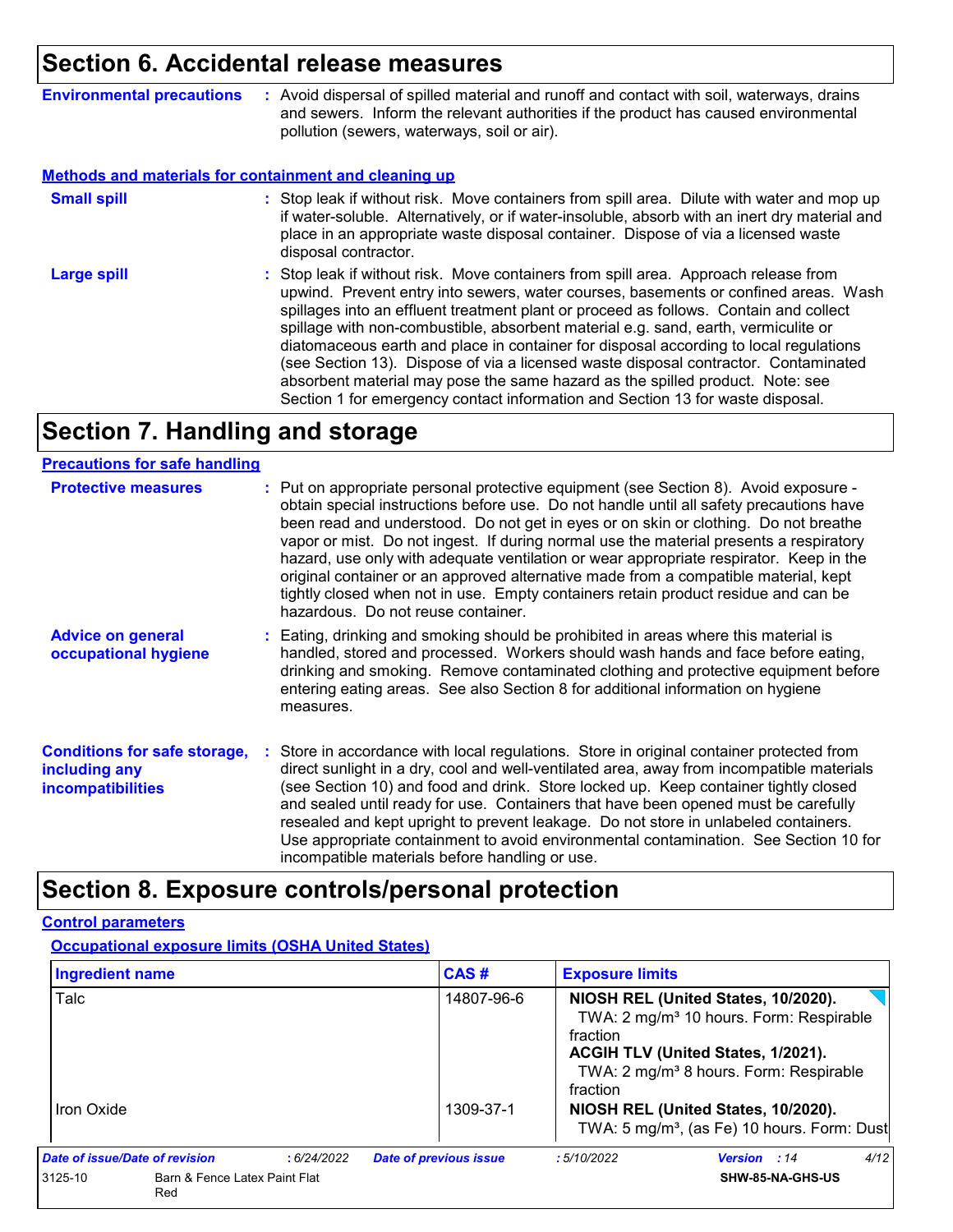# **Section 8. Exposure controls/personal protection**

|                         |            | and fumes<br>OSHA PEL (United States, 5/2018).<br>TWA: 10 mg/m <sup>3</sup> 8 hours. Form: Fume<br>TWA: 5 mg/m <sup>3</sup> 8 hours. Form: Respirable<br>fraction                                                                                                                                                          |
|-------------------------|------------|----------------------------------------------------------------------------------------------------------------------------------------------------------------------------------------------------------------------------------------------------------------------------------------------------------------------------|
|                         |            | TWA: 15 mg/m <sup>3</sup> 8 hours. Form: Total dust<br>ACGIH TLV (United States, 1/2021).<br>TWA: 5 mg/m <sup>3</sup> 8 hours. Form: Respirable<br>fraction                                                                                                                                                                |
| Heavy Paraffinic Oil    | 64742-65-0 | ACGIH TLV (United States, 1/2021).<br>TWA: 5 mg/m <sup>3</sup> 8 hours. Form: Inhalable<br>fraction<br>OSHA PEL (United States, 5/2018).<br>TWA: 5 mg/m <sup>3</sup> 8 hours.<br>NIOSH REL (United States, 10/2020).<br>TWA: 5 mg/m <sup>3</sup> 10 hours. Form: Mist<br>STEL: 10 mg/m <sup>3</sup> 15 minutes. Form: Mist |
| <b>Titanium Dioxide</b> | 13463-67-7 | ACGIH TLV (United States, 1/2021).<br>TWA: 10 mg/m <sup>3</sup> 8 hours.<br>OSHA PEL (United States, 5/2018).<br>TWA: 15 mg/m <sup>3</sup> 8 hours. Form: Total dust                                                                                                                                                       |

#### **Occupational exposure limits (Canada)**

| <b>Ingredient name</b>  | CAS#       | <b>Exposure limits</b>                                                                                                                                                                                                                                                                                                                                                                                                                                                                                                                                                                                                           |
|-------------------------|------------|----------------------------------------------------------------------------------------------------------------------------------------------------------------------------------------------------------------------------------------------------------------------------------------------------------------------------------------------------------------------------------------------------------------------------------------------------------------------------------------------------------------------------------------------------------------------------------------------------------------------------------|
| talc (none asbestiform) | 14807-96-6 | <b>CA British Columbia Provincial (Canada,</b><br>$6/2021$ ).<br>TWA: 2 mg/m <sup>3</sup> 8 hours. Form: Respirable<br>CA Quebec Provincial (Canada, 6/2021).<br>TWAEV: 2 mg/m <sup>3</sup> 8 hours. Form: Respirable<br>dust.<br>CA Alberta Provincial (Canada, 6/2018).<br>8 hrs OEL: 2 mg/m <sup>3</sup> 8 hours. Form:<br>Respirable particulate<br>CA Ontario Provincial (Canada, 6/2019).<br>TWA: 2 mg/m <sup>3</sup> 8 hours. Form: Respirable<br>particulate matter.<br>TWA: 2 f/cc 8 hours.<br><b>CA Saskatchewan Provincial (Canada,</b><br>7/2013).<br>TWA: 2 mg/m <sup>3</sup> 8 hours. Form: respirable<br>fraction |
| Titanium dioxide        | 13463-67-7 | <b>CA British Columbia Provincial (Canada,</b><br>$6/2021$ ).<br>TWA: 10 mg/m <sup>3</sup> 8 hours. Form: Total dust<br>TWA: 3 mg/m <sup>3</sup> 8 hours. Form: respirable<br>fraction<br>CA Quebec Provincial (Canada, 6/2021).<br>TWAEV: 10 mg/m <sup>3</sup> 8 hours. Form: Total dust.<br>CA Alberta Provincial (Canada, 6/2018).<br>8 hrs OEL: 10 mg/m <sup>3</sup> 8 hours.<br>CA Ontario Provincial (Canada, 6/2019).<br>TWA: 10 mg/m <sup>3</sup> 8 hours.<br><b>CA Saskatchewan Provincial (Canada,</b><br>7/2013).<br>STEL: 20 mg/m <sup>3</sup> 15 minutes.<br>TWA: 10 mg/m <sup>3</sup> 8 hours.                     |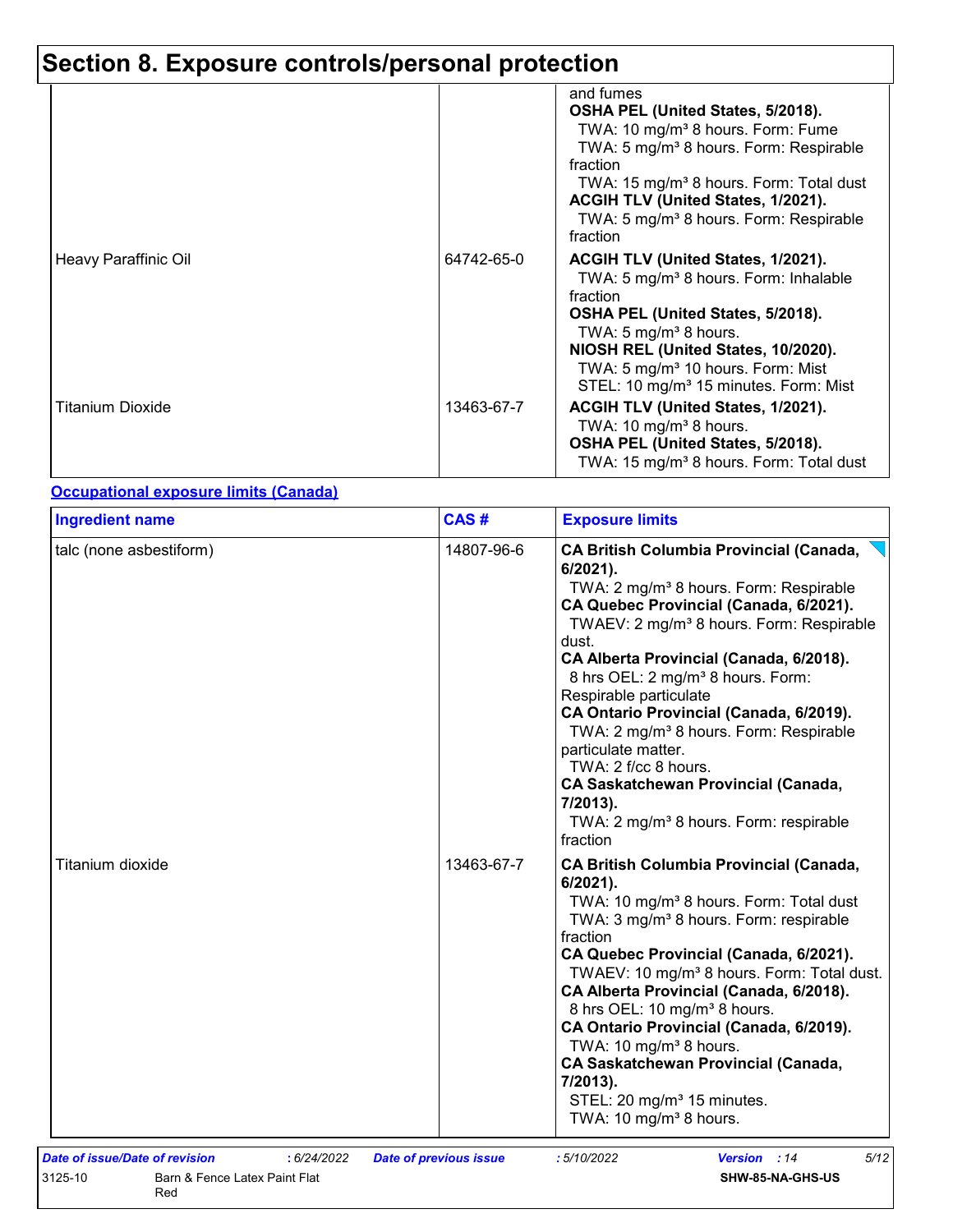# **Section 8. Exposure controls/personal protection**

| <b>Occupational exposure limits (Mexico)</b> |                 |                                                                                                                                                                                                                                                                                                                                                      |                                                                                                                                                                                                                                                                                                                                                                                                                                                                                                                                                     |  |  |  |
|----------------------------------------------|-----------------|------------------------------------------------------------------------------------------------------------------------------------------------------------------------------------------------------------------------------------------------------------------------------------------------------------------------------------------------------|-----------------------------------------------------------------------------------------------------------------------------------------------------------------------------------------------------------------------------------------------------------------------------------------------------------------------------------------------------------------------------------------------------------------------------------------------------------------------------------------------------------------------------------------------------|--|--|--|
|                                              |                 | CAS#                                                                                                                                                                                                                                                                                                                                                 | <b>Exposure limits</b>                                                                                                                                                                                                                                                                                                                                                                                                                                                                                                                              |  |  |  |
| None.                                        |                 |                                                                                                                                                                                                                                                                                                                                                      |                                                                                                                                                                                                                                                                                                                                                                                                                                                                                                                                                     |  |  |  |
| <b>Appropriate engineering</b><br>controls   |                 |                                                                                                                                                                                                                                                                                                                                                      | If user operations generate dust, fumes, gas, vapor or mist, use process enclosures,<br>local exhaust ventilation or other engineering controls to keep worker exposure to<br>airborne contaminants below any recommended or statutory limits.                                                                                                                                                                                                                                                                                                      |  |  |  |
| <b>Environmental exposure</b><br>controls    |                 | Emissions from ventilation or work process equipment should be checked to ensure<br>they comply with the requirements of environmental protection legislation. In some<br>cases, fume scrubbers, filters or engineering modifications to the process equipment<br>will be necessary to reduce emissions to acceptable levels.                        |                                                                                                                                                                                                                                                                                                                                                                                                                                                                                                                                                     |  |  |  |
| <b>Individual protection measures</b>        |                 |                                                                                                                                                                                                                                                                                                                                                      |                                                                                                                                                                                                                                                                                                                                                                                                                                                                                                                                                     |  |  |  |
| <b>Hygiene measures</b>                      |                 | showers are close to the workstation location.                                                                                                                                                                                                                                                                                                       | : Wash hands, forearms and face thoroughly after handling chemical products, before<br>eating, smoking and using the lavatory and at the end of the working period.<br>Appropriate techniques should be used to remove potentially contaminated clothing.<br>Wash contaminated clothing before reusing. Ensure that eyewash stations and safety                                                                                                                                                                                                     |  |  |  |
| <b>Eye/face protection</b>                   | shields.        | Safety eyewear complying with an approved standard should be used when a risk<br>assessment indicates this is necessary to avoid exposure to liquid splashes, mists,<br>gases or dusts. If contact is possible, the following protection should be worn, unless<br>the assessment indicates a higher degree of protection: safety glasses with side- |                                                                                                                                                                                                                                                                                                                                                                                                                                                                                                                                                     |  |  |  |
| <b>Skin protection</b>                       |                 |                                                                                                                                                                                                                                                                                                                                                      |                                                                                                                                                                                                                                                                                                                                                                                                                                                                                                                                                     |  |  |  |
| <b>Hand protection</b>                       |                 | protection time of the gloves cannot be accurately estimated.                                                                                                                                                                                                                                                                                        | Chemical-resistant, impervious gloves complying with an approved standard should be<br>worn at all times when handling chemical products if a risk assessment indicates this is<br>necessary. Considering the parameters specified by the glove manufacturer, check<br>during use that the gloves are still retaining their protective properties. It should be<br>noted that the time to breakthrough for any glove material may be different for different<br>glove manufacturers. In the case of mixtures, consisting of several substances, the |  |  |  |
| <b>Body protection</b>                       |                 | handling this product.                                                                                                                                                                                                                                                                                                                               | Personal protective equipment for the body should be selected based on the task being<br>performed and the risks involved and should be approved by a specialist before                                                                                                                                                                                                                                                                                                                                                                             |  |  |  |
| <b>Other skin protection</b>                 |                 | specialist before handling this product.                                                                                                                                                                                                                                                                                                             | : Appropriate footwear and any additional skin protection measures should be selected<br>based on the task being performed and the risks involved and should be approved by a                                                                                                                                                                                                                                                                                                                                                                       |  |  |  |
| <b>Respiratory protection</b>                | aspects of use. |                                                                                                                                                                                                                                                                                                                                                      | Based on the hazard and potential for exposure, select a respirator that meets the<br>appropriate standard or certification. Respirators must be used according to a<br>respiratory protection program to ensure proper fitting, training, and other important                                                                                                                                                                                                                                                                                      |  |  |  |

# **Section 9. Physical and chemical properties**

The conditions of measurement of all properties are at standard temperature and pressure unless otherwise indicated.

| <b>Appearance</b>                   |                  |
|-------------------------------------|------------------|
| <b>Physical state</b>               | $:$ Liquid.      |
| <b>Color</b>                        | : Red.           |
| <b>Odor</b>                         | : Not available. |
| <b>Odor threshold</b>               | : Not available. |
| рH                                  | : 9              |
| <b>Melting point/freezing point</b> | : Not available. |

| Date of issue/Date of revision |                                      | : 6/24/2022 | Date of previous issue | : 5/10/2022 | <b>Version</b> : 14     | 6/12 |
|--------------------------------|--------------------------------------|-------------|------------------------|-------------|-------------------------|------|
| 3125-10                        | Barn & Fence Latex Paint Flat<br>Red |             |                        |             | <b>SHW-85-NA-GHS-US</b> |      |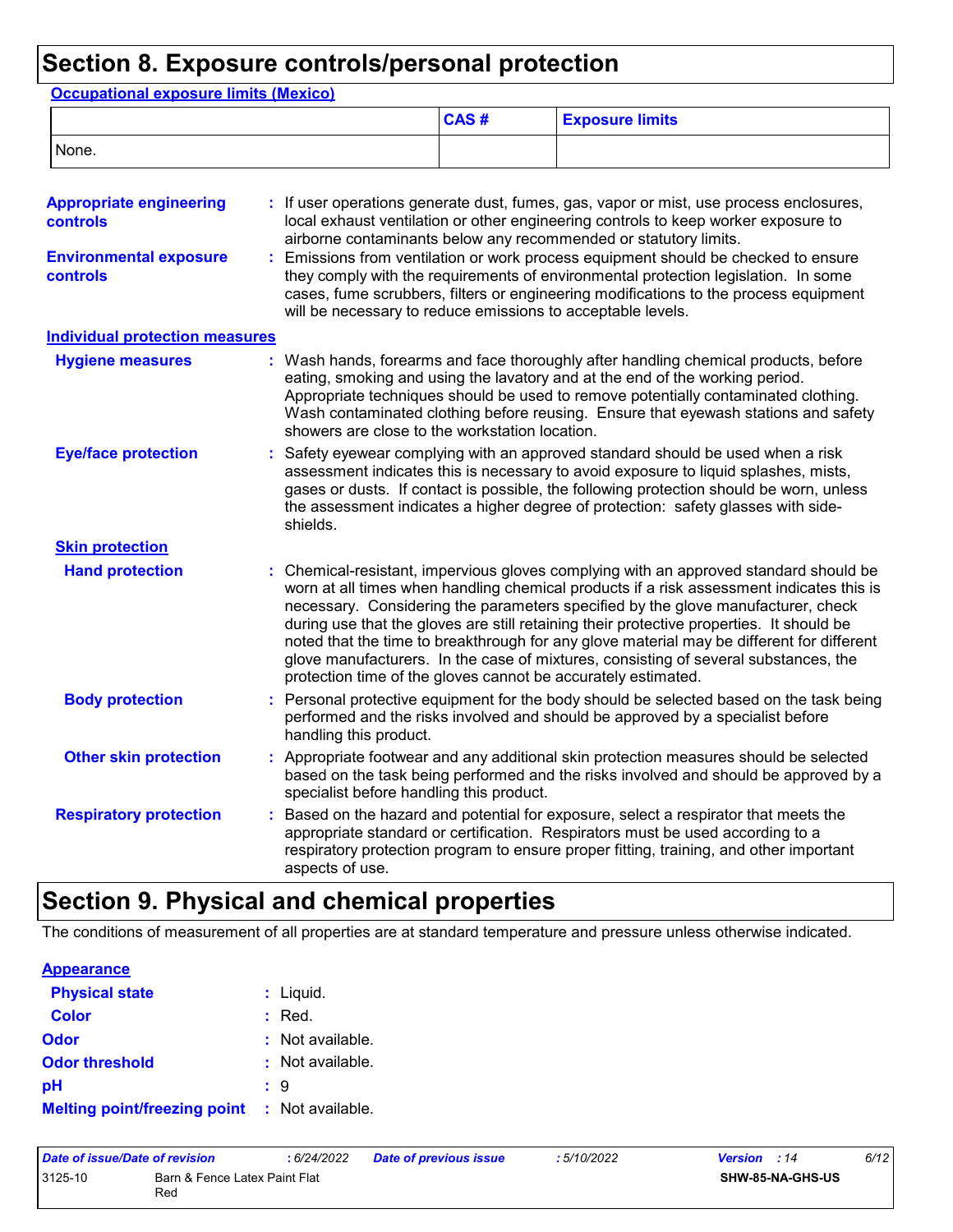### **Section 9. Physical and chemical properties**

| <b>Boiling point, initial boiling</b><br>point, and boiling range | : $100^{\circ}$ C (212 $^{\circ}$ F)                           |
|-------------------------------------------------------------------|----------------------------------------------------------------|
| <b>Flash point</b>                                                | : Closed cup: Not applicable.                                  |
| <b>Evaporation rate</b>                                           | $\therefore$ 0.09 (butyl acetate = 1)                          |
| <b>Flammability</b>                                               | $:$ Not available.                                             |
| Lower and upper explosion<br>limit/flammability limit             | : Not available.                                               |
| <b>Vapor pressure</b>                                             | : $2.3$ kPa (17.5 mm Hg)                                       |
| <b>Relative vapor density</b>                                     | : 1 [Air = 1]                                                  |
| <b>Relative density</b>                                           | : 1.11                                                         |
| <b>Solubility</b>                                                 | : Not available.                                               |
| <b>Partition coefficient: n-</b><br>octanol/water                 | : Not applicable.                                              |
| <b>Auto-ignition temperature</b>                                  | : Not available.                                               |
| <b>Decomposition temperature</b>                                  | : Not available.                                               |
| <b>Viscosity</b>                                                  | Kinematic (40°C (104°F)): >20.5 mm <sup>2</sup> /s (>20.5 cSt) |
| <b>Molecular weight</b>                                           | Not applicable.                                                |
| <b>Aerosol product</b>                                            |                                                                |
| <b>Heat of combustion</b>                                         | : $1.277$ kJ/g                                                 |

# **Section 10. Stability and reactivity**

| <b>Reactivity</b>                            | : No specific test data related to reactivity available for this product or its ingredients.              |
|----------------------------------------------|-----------------------------------------------------------------------------------------------------------|
| <b>Chemical stability</b>                    | : The product is stable.                                                                                  |
| <b>Possibility of hazardous</b><br>reactions | : Under normal conditions of storage and use, hazardous reactions will not occur.                         |
| <b>Conditions to avoid</b>                   | : No specific data.                                                                                       |
| <b>Incompatible materials</b>                | : No specific data.                                                                                       |
| <b>Hazardous decomposition</b><br>products   | : Under normal conditions of storage and use, hazardous decomposition products should<br>not be produced. |

### **Section 11. Toxicological information**

#### **Information on toxicological effects**

**Acute toxicity**

| <b>Product/ingredient name</b> | <b>Result</b>            | <b>Species</b> | <b>Dose</b>                | <b>Exposure</b> |
|--------------------------------|--------------------------|----------------|----------------------------|-----------------|
| Heavy Paraffinic Oil           | LD50 Dermal<br>LD50 Oral | Rabbit<br>Rat  | >5000 mg/kg<br>>5000 mg/kg |                 |

#### **Irritation/Corrosion**

| <b>Product/ingredient name</b> | <b>Result</b>                                | <b>Species</b>                | <b>Score</b> | <b>Exposure</b>                    | <b>Observation</b> |
|--------------------------------|----------------------------------------------|-------------------------------|--------------|------------------------------------|--------------------|
| Talc<br>Titanium Dioxide       | Skin - Mild irritant<br>Skin - Mild irritant | Human<br>Human                |              | 72 hours 300<br>ug<br>72 hours 300 |                    |
| Date of issue/Date of revision | :6/24/2022                                   | <b>Date of previous issue</b> | : 5/10/2022  | ug.<br><b>Version</b> : 14         | 7/12               |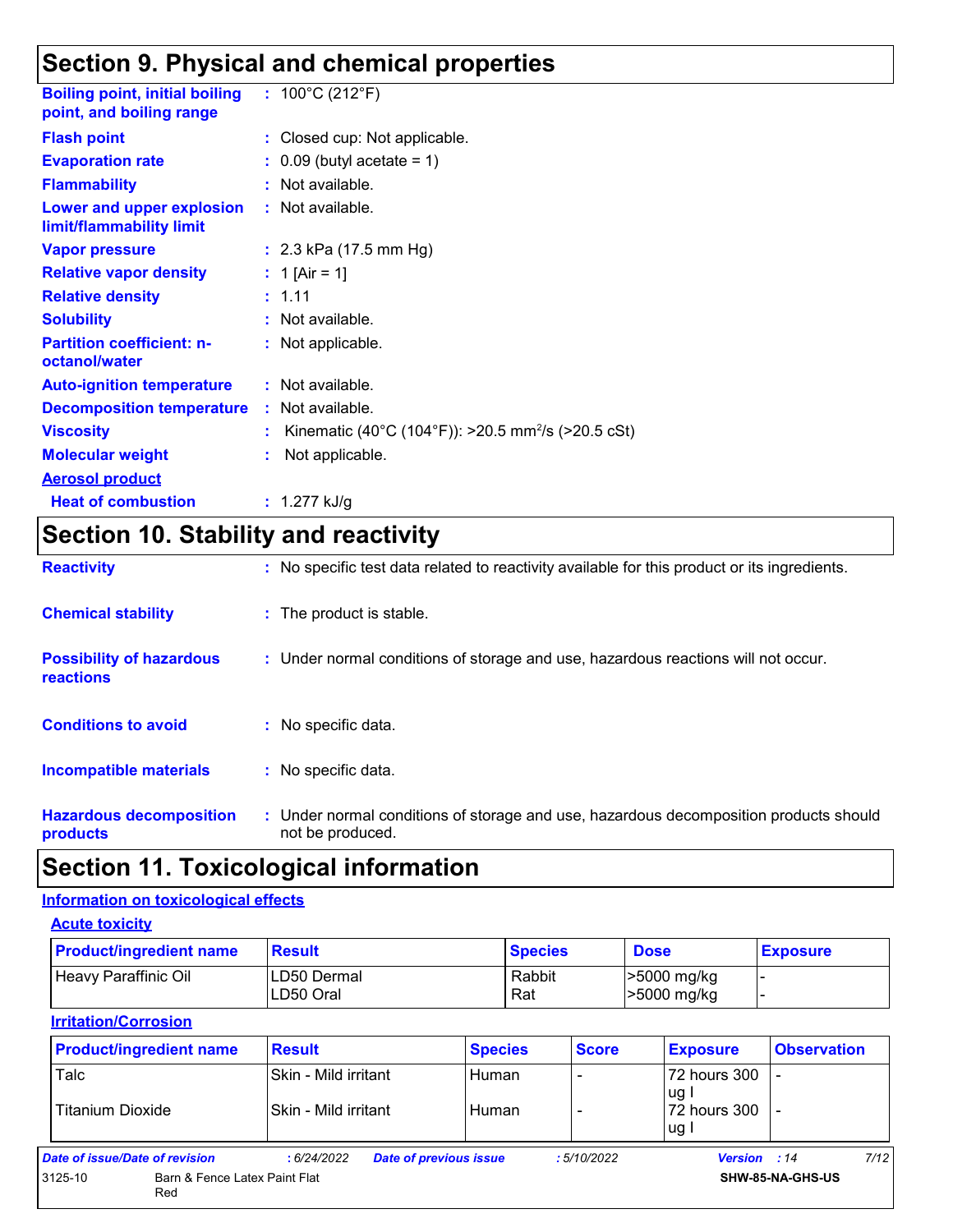### **Section 11. Toxicological information**

#### **Sensitization**

Not available.

#### **Mutagenicity**

Not available.

#### **Carcinogenicity**

Not available.

#### **Classification**

| <b>Product/ingredient name</b>         | <b>OSHA</b> | <b>IARC</b>         | <b>NTP</b> |
|----------------------------------------|-------------|---------------------|------------|
| Talc<br>Iron Oxide<br>Titanium Dioxide | -           | <b>N</b><br>J<br>2Β |            |

#### **Reproductive toxicity**

Not available.

#### **Teratogenicity**

Not available.

#### **Specific target organ toxicity (single exposure)**

Not available.

#### **Specific target organ toxicity (repeated exposure)**

| <b>Name</b> | <b>Category</b>        | <b>Route of</b><br><b>exposure</b> | <b>Target organs</b> |
|-------------|------------------------|------------------------------------|----------------------|
| Talc        | ∣Category <sup>≁</sup> | inhalation                         | lungs                |

#### **Aspiration hazard**

| <b>Name</b>          | <b>Result</b>                         |
|----------------------|---------------------------------------|
| Heavy Paraffinic Oil | <b>ASPIRATION HAZARD - Category 1</b> |

| Information on the likely<br>routes of exposure                                          |                               | : Not available.    |                                                     |            |              |                  |      |
|------------------------------------------------------------------------------------------|-------------------------------|---------------------|-----------------------------------------------------|------------|--------------|------------------|------|
| <b>Potential acute health effects</b>                                                    |                               |                     |                                                     |            |              |                  |      |
| <b>Eye contact</b>                                                                       |                               |                     | : No known significant effects or critical hazards. |            |              |                  |      |
| <b>Inhalation</b>                                                                        |                               |                     | : No known significant effects or critical hazards. |            |              |                  |      |
| <b>Skin contact</b>                                                                      |                               |                     | : No known significant effects or critical hazards. |            |              |                  |      |
| <b>Ingestion</b>                                                                         |                               |                     | : No known significant effects or critical hazards. |            |              |                  |      |
| Symptoms related to the physical, chemical and toxicological characteristics             |                               |                     |                                                     |            |              |                  |      |
| <b>Eye contact</b>                                                                       |                               | : No specific data. |                                                     |            |              |                  |      |
| <b>Inhalation</b>                                                                        |                               | : No specific data. |                                                     |            |              |                  |      |
| <b>Skin contact</b>                                                                      |                               | : No specific data. |                                                     |            |              |                  |      |
| <b>Ingestion</b>                                                                         |                               | : No specific data. |                                                     |            |              |                  |      |
| Delayed and immediate effects and also chronic effects from short and long term exposure |                               |                     |                                                     |            |              |                  |      |
| <b>Short term exposure</b>                                                               |                               |                     |                                                     |            |              |                  |      |
| <b>Potential immediate</b><br>effects                                                    |                               | : Not available.    |                                                     |            |              |                  |      |
| Date of issue/Date of revision                                                           |                               | : 6/24/2022         | <b>Date of previous issue</b>                       | :5/10/2022 | Version : 14 |                  | 8/12 |
| 3125-10<br>Red                                                                           | Barn & Fence Latex Paint Flat |                     |                                                     |            |              | SHW-85-NA-GHS-US |      |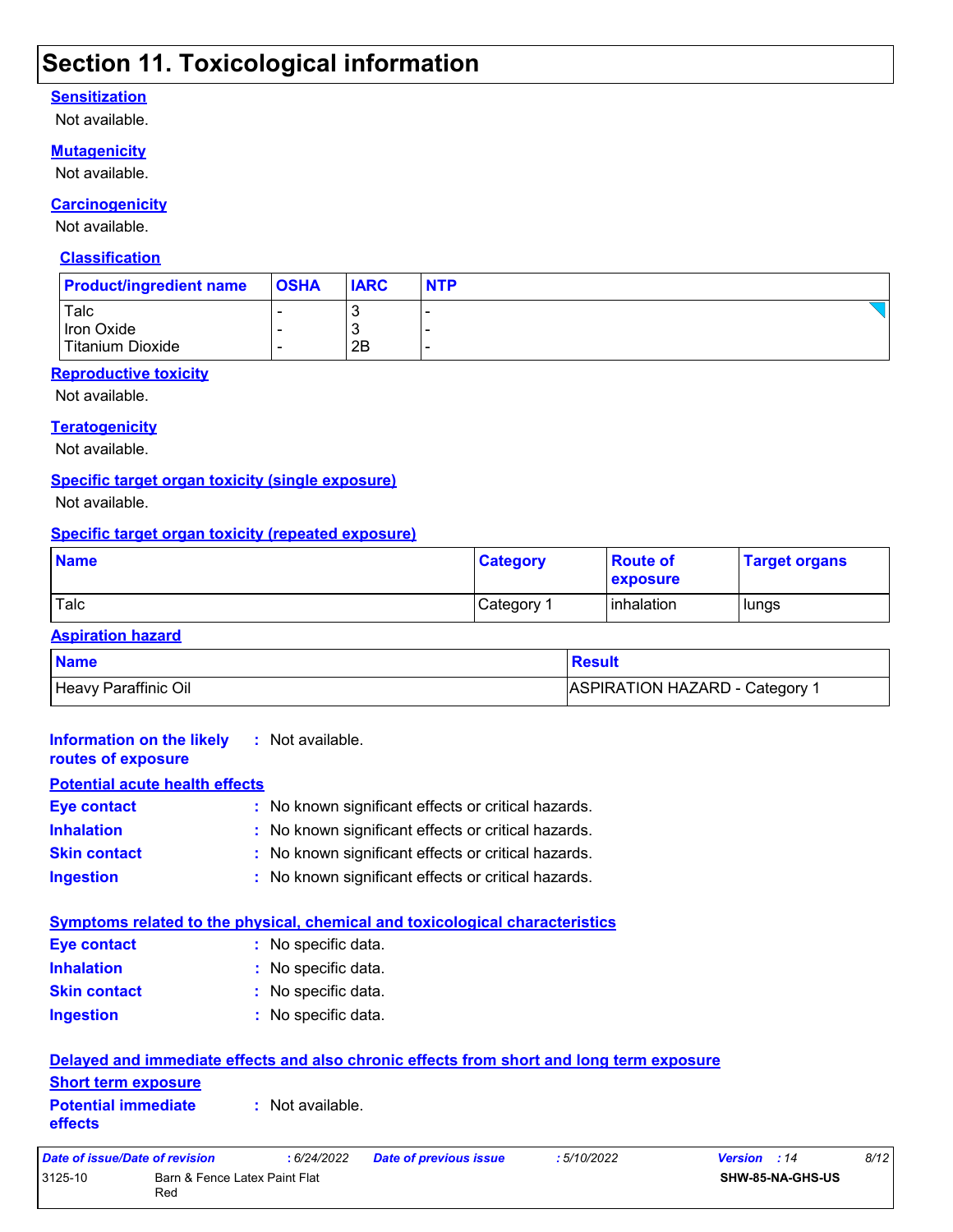# **Section 11. Toxicological information**

| <b>Potential delayed effects</b>             | : Not available.                                                                            |
|----------------------------------------------|---------------------------------------------------------------------------------------------|
| Long term exposure                           |                                                                                             |
| <b>Potential immediate</b><br><b>effects</b> | : Not available.                                                                            |
| <b>Potential delayed effects</b>             | : Not available.                                                                            |
| <b>Potential chronic health effects</b>      |                                                                                             |
| Not available.                               |                                                                                             |
| <b>General</b>                               | : Causes damage to organs through prolonged or repeated exposure.                           |
| <b>Carcinogenicity</b>                       | : Suspected of causing cancer. Risk of cancer depends on duration and level of<br>exposure. |
| <b>Mutagenicity</b>                          | : No known significant effects or critical hazards.                                         |
| <b>Teratogenicity</b>                        | : No known significant effects or critical hazards.                                         |
| <b>Developmental effects</b>                 | : No known significant effects or critical hazards.                                         |
| <b>Fertility effects</b>                     | : No known significant effects or critical hazards.                                         |

**Numerical measures of toxicity** Not available. **Acute toxicity estimates**

### **Section 12. Ecological information**

#### **Toxicity**

| <b>Product/ingredient name</b> | <b>Result</b>                                                              | <b>Species</b> | <b>Exposure</b> |
|--------------------------------|----------------------------------------------------------------------------|----------------|-----------------|
| Titanium Dioxide               | $ $ Acute LC50 >1000000 µg/l Marine water $ $ Fish - Fundulus heteroclitus |                | ⊺96 hours       |

#### **Persistence and degradability**

Not available.

#### **Bioaccumulative potential**

Not available.

#### **Mobility in soil**

**Soil/water partition coefficient (K**<sub>oc</sub>)

**:** Not available.

**Other adverse effects** : No known significant effects or critical hazards.

### **Section 13. Disposal considerations**

#### **Disposal methods :**

The generation of waste should be avoided or minimized wherever possible. Disposal of this product, solutions and any by-products should at all times comply with the requirements of environmental protection and waste disposal legislation and any regional local authority requirements. Dispose of surplus and non-recyclable products via a licensed waste disposal contractor. Waste should not be disposed of untreated to the sewer unless fully compliant with the requirements of all authorities with jurisdiction. Waste packaging should be recycled. Incineration or landfill should only be considered when recycling is not feasible. This material and its container must be disposed of in a

| Date of issue/Date of revision |                                      | : 6/24/2022 | <b>Date of previous issue</b> | : 5/10/2022 | <b>Version</b> : 14     | 9/12 |
|--------------------------------|--------------------------------------|-------------|-------------------------------|-------------|-------------------------|------|
| 3125-10                        | Barn & Fence Latex Paint Flat<br>Red |             |                               |             | <b>SHW-85-NA-GHS-US</b> |      |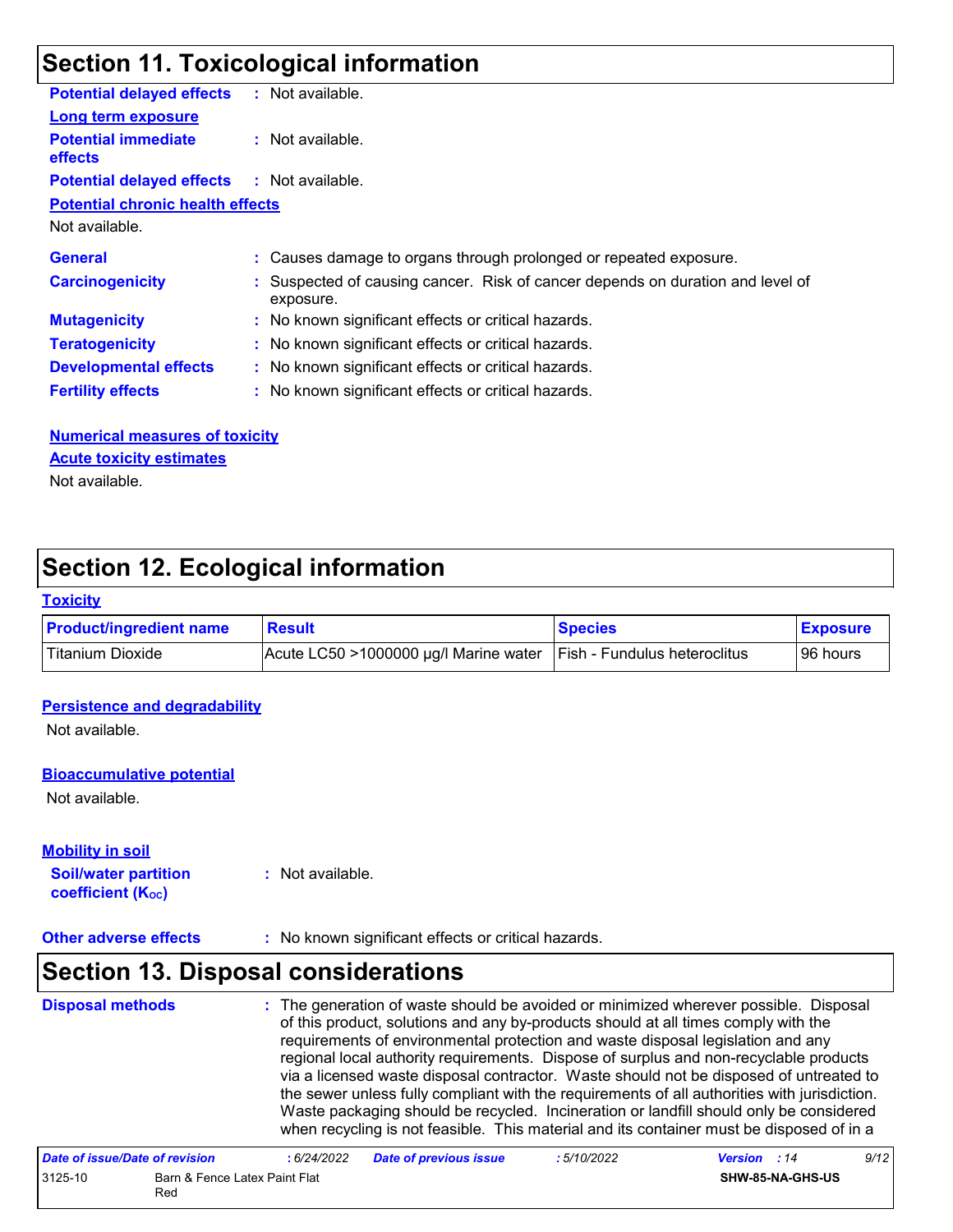### **Section 13. Disposal considerations**

safe way. Care should be taken when handling emptied containers that have not been cleaned or rinsed out. Empty containers or liners may retain some product residues. Avoid dispersal of spilled material and runoff and contact with soil, waterways, drains and sewers.

### **Section 14. Transport information**

|                                         | <b>DOT</b><br><b>Classification</b> | <b>TDG</b><br><b>Classification</b> | <b>Mexico</b><br><b>Classification</b> | <b>IATA</b>    | <b>IMDG</b>    |
|-----------------------------------------|-------------------------------------|-------------------------------------|----------------------------------------|----------------|----------------|
| <b>UN number</b>                        | Not regulated.                      | Not regulated.                      | Not regulated.                         | Not regulated. | Not regulated. |
| <b>UN proper</b><br>shipping name       | $\blacksquare$                      | $\overline{\phantom{a}}$            |                                        |                | -              |
| <b>Transport</b><br>hazard class(es)    | $\blacksquare$                      | $\blacksquare$                      |                                        |                |                |
| <b>Packing group</b>                    | $\overline{\phantom{a}}$            | $\blacksquare$                      | $\overline{\phantom{0}}$               |                | $\blacksquare$ |
| <b>Environmental</b><br>hazards         | No.                                 | No.                                 | No.                                    | No.            | No.            |
| <b>Additional</b><br><b>information</b> |                                     | $\blacksquare$                      |                                        |                |                |

**Special precautions for user :** Multi-modal shipping descriptions are provided for informational purposes and do not consider container sizes. The presence of a shipping description for a particular mode of transport (sea, air, etc.), does not indicate that the product is packaged suitably for that mode of transport. All packaging must be reviewed for suitability prior to shipment, and compliance with the applicable regulations is the sole responsibility of the person offering the product for transport. People loading and unloading dangerous goods must be trained on all of the risks deriving from the substances and on all actions in case of emergency situations.

**Transport in bulk according :** Not available. **to IMO instruments**

> : Not available. **Proper shipping name :**

### **Section 15. Regulatory information**

**TSCA 5(a)2 proposed significant new use rules**: 2-Methyl-4-isothiazolin-3-one; 5-Chloro-2-methylisothiazolinone

#### **SARA 313**

SARA 313 (40 CFR 372.45) supplier notification can be found on the Environmental Data Sheet.

#### **California Prop. 65**

WARNING: This product contains chemicals known to the State of California to cause cancer and birth defects or other reproductive harm.

#### **International regulations**

| Date of issue/Date of revision |                                      | : 6/24/2022 | <b>Date of previous issue</b> | : 5/10/2022 | <b>Version</b> : 14     | 10/12 |
|--------------------------------|--------------------------------------|-------------|-------------------------------|-------------|-------------------------|-------|
| 3125-10                        | Barn & Fence Latex Paint Flat<br>Red |             |                               |             | <b>SHW-85-NA-GHS-US</b> |       |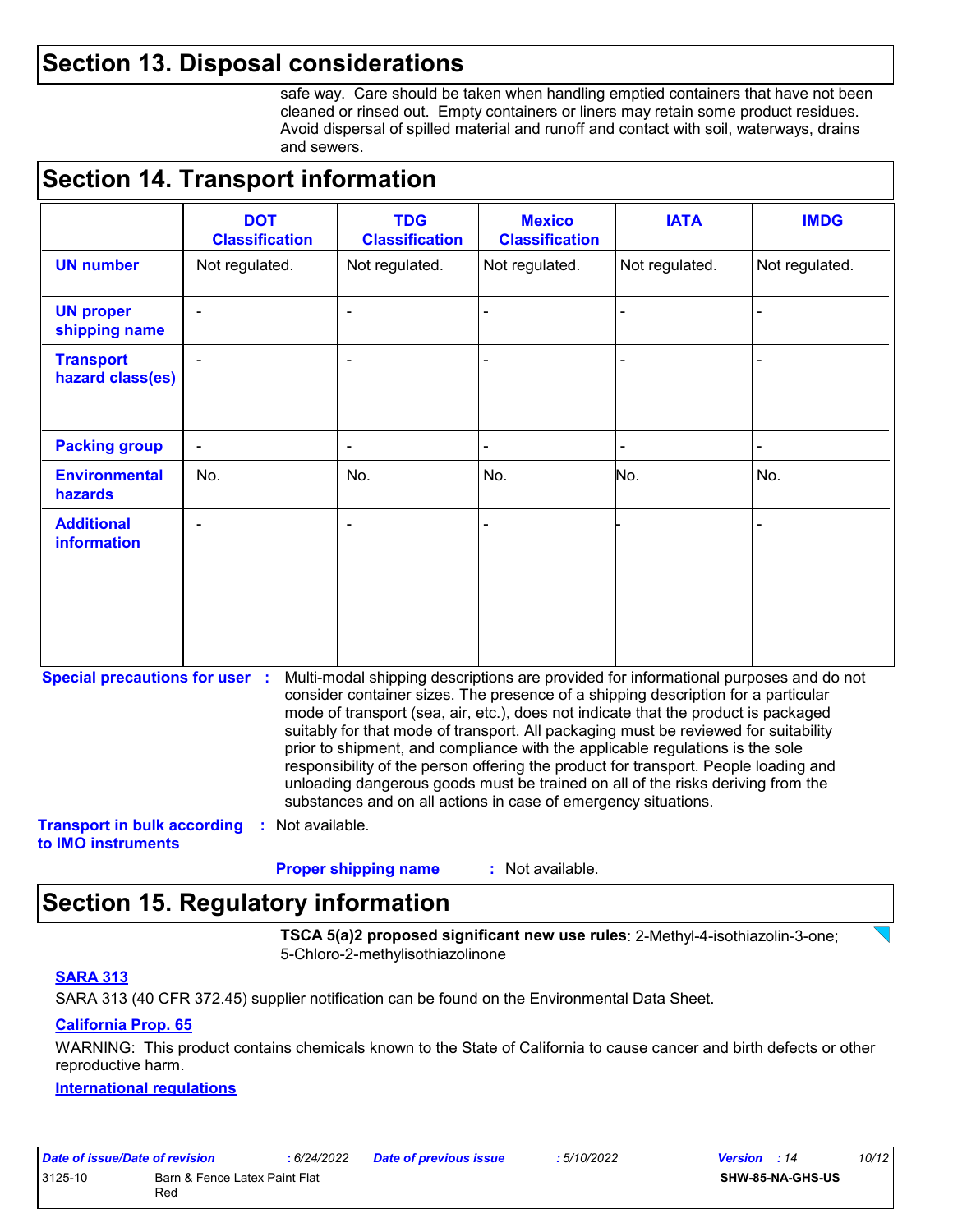### **Section 15. Regulatory information**

| <b>International lists</b> | : Australia inventory (AIIC): Not determined.                |
|----------------------------|--------------------------------------------------------------|
|                            | China inventory (IECSC): Not determined.                     |
|                            | Japan inventory (CSCL): Not determined.                      |
|                            | Japan inventory (ISHL): Not determined.                      |
|                            | Korea inventory (KECI): Not determined.                      |
|                            | New Zealand Inventory of Chemicals (NZIoC): Not determined.  |
|                            | Philippines inventory (PICCS): Not determined.               |
|                            | Taiwan Chemical Substances Inventory (TCSI): Not determined. |
|                            | Thailand inventory: Not determined.                          |
|                            | Turkey inventory: Not determined.                            |
|                            | Vietnam inventory: Not determined.                           |

### **Section 16. Other information**

**Hazardous Material Information System (U.S.A.)**



**The customer is responsible for determining the PPE code for this material. For more information on HMIS® Personal Protective Equipment (PPE) codes, consult the HMIS® Implementation Manual.**

**Caution: HMIS® ratings are based on a 0-4 rating scale, with 0 representing minimal hazards or risks, and 4 representing significant hazards or risks. Although HMIS® ratings and the associated label are not required on SDSs or products leaving a facility under 29 CFR 1910.1200, the preparer may choose to provide them. HMIS® ratings are to be used with a fully implemented HMIS® program. HMIS® is a registered trademark and service mark of the American Coatings Association, Inc.**

**Procedure used to derive the classification**

|                                     | <b>Classification</b>                                                                                                                                                                                                                                                                                      | <b>Justification</b>                     |
|-------------------------------------|------------------------------------------------------------------------------------------------------------------------------------------------------------------------------------------------------------------------------------------------------------------------------------------------------------|------------------------------------------|
| <b>CARCINOGENICITY - Category 2</b> | SPECIFIC TARGET ORGAN TOXICITY (REPEATED EXPOSURE) - Category 1                                                                                                                                                                                                                                            | Calculation method<br>Calculation method |
| <b>History</b>                      |                                                                                                                                                                                                                                                                                                            |                                          |
| Date of printing                    | : 6/24/2022                                                                                                                                                                                                                                                                                                |                                          |
| Date of issue/Date of<br>revision   | : 6/24/2022                                                                                                                                                                                                                                                                                                |                                          |
| Date of previous issue              | : 5/10/2022                                                                                                                                                                                                                                                                                                |                                          |
| <b>Version</b>                      | : 14                                                                                                                                                                                                                                                                                                       |                                          |
| <b>Key to abbreviations</b>         | GHS = Globally Harmonized System of Classification and Labelling of Chemicals<br>LogPow = logarithm of the octanol/water partition coefficient<br>MARPOL = International Convention for the Prevention of Pollution From Ships, 1973<br>as modified by the Protocol of 1978. ("Marpol" = marine pollution) |                                          |

**Indicates information that has changed from previously issued version.**

**Notice to reader**

| Date of issue/Date of revision |                                      | : 6/24/2022 | Date of previous issue | : 5/10/2022 | <b>Version</b> : 14 |                         | 11/12 |
|--------------------------------|--------------------------------------|-------------|------------------------|-------------|---------------------|-------------------------|-------|
| 3125-10                        | Barn & Fence Latex Paint Flat<br>Red |             |                        |             |                     | <b>SHW-85-NA-GHS-US</b> |       |